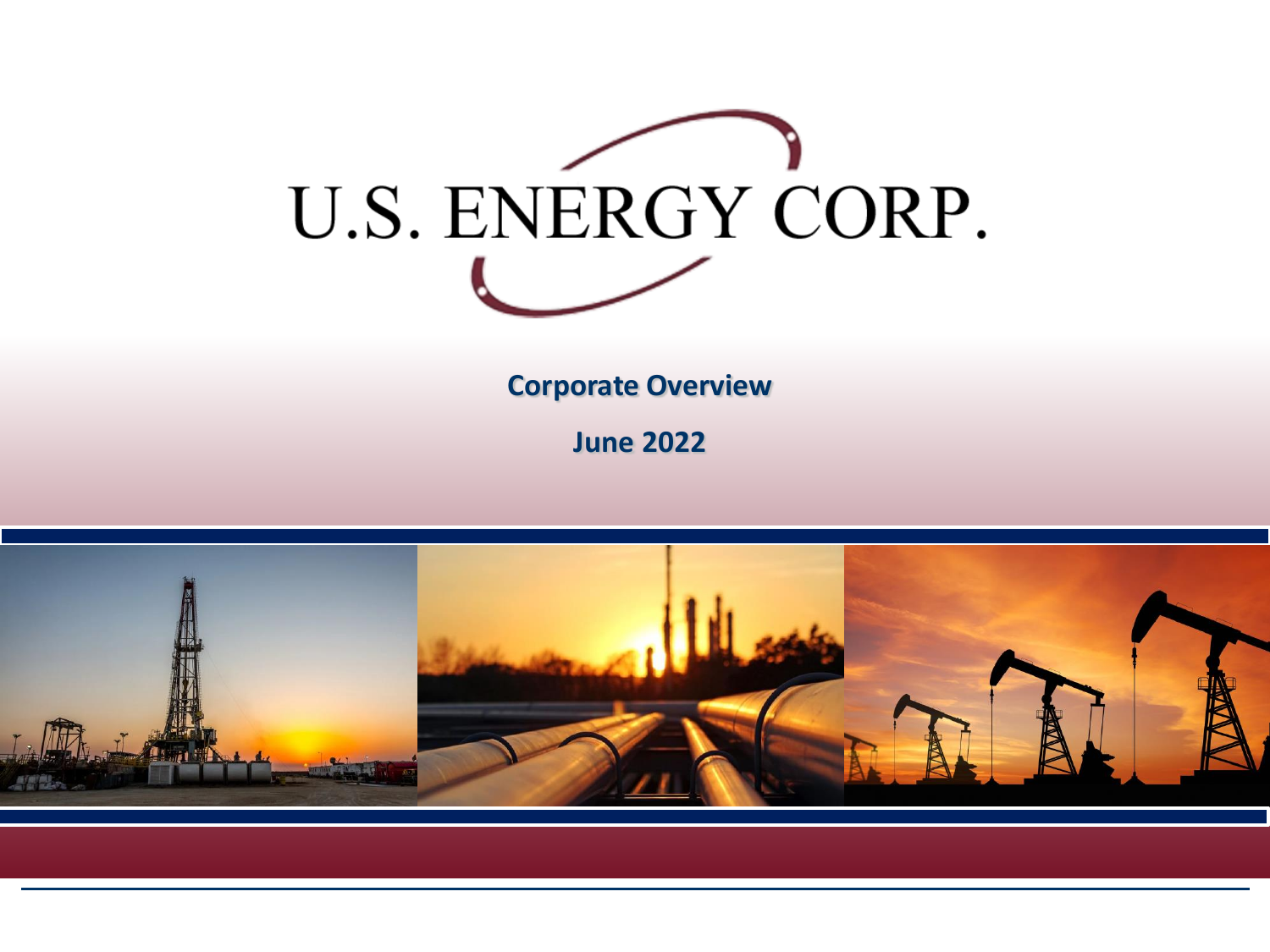#### **Forward Looking Statements**

The information in this presentation includes "forward-looking statements" that are made pursuant to the Safe Harbor Provisions of the Private Securities Litigation Reform Act of 1995. All statements, other than statements of historical fact included in this presentation, regarding our strategy, future operations, financial position, projected costs, prospects, plans and objectives of management are forward-looking statements. When used in this presentation, the words "could," "believe," "anticipate," "intend," "estimate," "expect," "may," "continue," "predict," "potential," "project" and similar expressions are intended to identify forward-looking statements, although not all forward-looking statements contain such identifying words. These forward-looking statements are based on U.S. Energy Corp. ("USEG" or the "Company") current expectations and assumptions about future events and are based on currently available information as to the outcome and timing of future events. We caution you that these forward-looking statements are subject to all of the risks and uncertainties, most of which are difficult to predict and many of which are beyond our control, incident to the exploration for and development, production, gathering and sale of oil and natural gas. These risks include, but are not limited to, variations in the market demand for, and prices of, crude oil, NGLs and natural gas, lack of proved reserves, estimates of crude oil, NGLs and natural gas data, the adequacy of our capital resources and liquidity including, but not limited to, access to additional borrowing, borrowing capacity under our credit facilities, general economic and business conditions, failure to realize expected value creation from property acquisitions, uncertainties about our ability to replace reserves and economically develop our reserves, risks related to the concentration of our operations, drilling results, potential financial losses or earnings reductions from our commodity price risk management programs, potential adoption of new governmental regulations, our ability to satisfy future cash obligations and environmental costs and the risk factors discussed in or referenced in our filings with the United States Securities and Exchange Commission ("SEC"), including our 2021 Annual Report on Form 10-K, our Quarterly Reports on Form 10-Q for the periods ended March 31, 2021, June 30, 2021 and September 30, 2021, respectively and our Current Reports on Form 8-K in each case as amended.

**U.S. ENERGY CORP** 

You are cautioned not to place undue reliance on any forward-looking statements, which speak only as of the date of this presentation. Except as otherwise required by applicable law, we disclaim any duty to update any forward-looking statements, all of which are expressly qualified by the statements in this section, to reflect events or circumstances after the date of this presentation.

Our production forecasts and expectations for future periods are dependent upon many assumptions, including estimates of production decline rates from existing wells and the undertaking and outcome of future drilling activity, which may be affected by significant commodity price declines or cost increases.

#### **Industry and Market Data**

This presentation has been prepared by USEG and includes market data and other statistical information from third-party sources, including independent industry publications, government publications or other published independent sources. Although USEG believes these third-party sources are reliable as of their respective dates, USEG has not independently verified the accuracy or completeness of this information. Some data are also based on the USEG's good faith estimates, which are derived from its review of internal sources as well as the third-party sources described above.

This document and any related presentation do not constitute an offer or invitation to subscribe for or purchase any securities, and it should not be construed as an offering document. Any decision to purchase securities in the context of a proposed offering, if any, should be made on the basis of information contained in the offering document related to such an offering. This presentation does not constitute a recommendation regarding any securities of U.S. Energy Corp.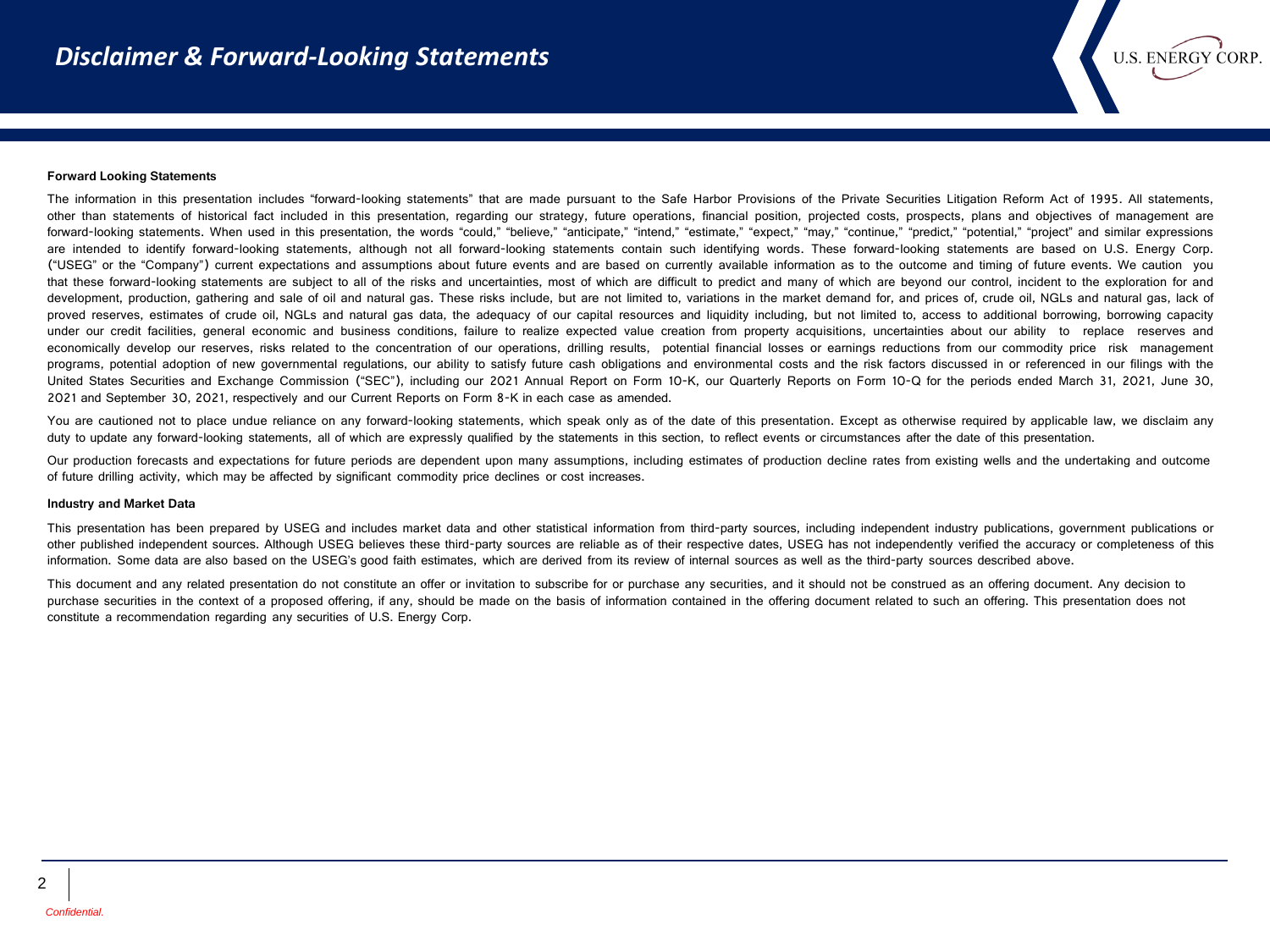

**U.S. Energy is a growth-focused energy company engaged in operating a portfolio of high-quality producing assets that will allow the Company to execute on an attractive capital returns program to shareholders.** 

| <b>USEG Overview</b>                                                                                                |                                                                                                                                                                                                                                                                                                                                                                                                               |  |  |  |  |  |
|---------------------------------------------------------------------------------------------------------------------|---------------------------------------------------------------------------------------------------------------------------------------------------------------------------------------------------------------------------------------------------------------------------------------------------------------------------------------------------------------------------------------------------------------|--|--|--|--|--|
| <b>Energy Company with</b><br><b>Track Record of M&amp;A</b><br>and Capital Markets<br><b>Execution</b>             | Nasdag listed E&P Company with oil-weighted PDP<br>٠<br>reserves with a strong balance sheet and low<br>corporate overhead.<br>In January 2022, completed three separate asset<br>acquisitions adding a total of ~\$95 mm PDP PV-10 for<br>total purchase aggregate consideration of ~\$88.7 mm.<br>has closed<br>five<br>M&A<br>• Existing<br>management<br>transactions since taking over in December 2019. |  |  |  |  |  |
| <b>Stable Oil Weighted</b><br><b>Production Profile with</b><br><b>Geographic</b><br><b>Diversification</b>         | " Producing assets across multiple basins lend to<br>production diversity.<br>Mature, oil weighted production profile.<br>٠<br>Company operates ~90% of reserve base.<br>٠<br>PDP + PDNP Reserves of 6,880 Mboe (76% oil).<br>$\blacksquare$ PDP + PDNP PV-10 of \$131.0 mm.                                                                                                                                  |  |  |  |  |  |
| <b>Strong and Simplified</b><br><b>Balance Sheet with</b><br><b>Sustainable Corporate</b><br><b>Overhead Levels</b> | ■ Recent \$100.0 mm credit facility with \$15.0 mm<br>borrowing base.<br>" Successfully track record of equity capital markets<br>transactions that raised a net total of \$10.9 mm.<br>Eliminated legacy outstanding preferred stock.<br>٠<br>Minimal existing debt and positive working capital.<br>٠                                                                                                       |  |  |  |  |  |



**Asset Overview Map – U.S. Energy Corp.** 

| <b>Company Highlights</b>                    | Current <sup>(1)(2)</sup> |  |
|----------------------------------------------|---------------------------|--|
| Enterprise Value (\$mm) (Share Price \$4.44) | \$110.7                   |  |
| Debt (\$mm)                                  | \$3.5                     |  |
| Cash (\$mm)                                  | \$1.7                     |  |
| PDP + PDNP Reserves (Mmboe)(1)               | 6.9                       |  |
| PDP + PDNP PV-10 (\$MM) <sup>(2)</sup>       | \$131.0                   |  |
| % Oil / Gas Mix                              | 78% Oil / 22% Gas         |  |

*(1) Reserves based on 3rd party engineering report as of April 1, 2022.*

*(2) 1Q2022 SEC pricing of \$75.24 oil and \$4.09 natural gas.*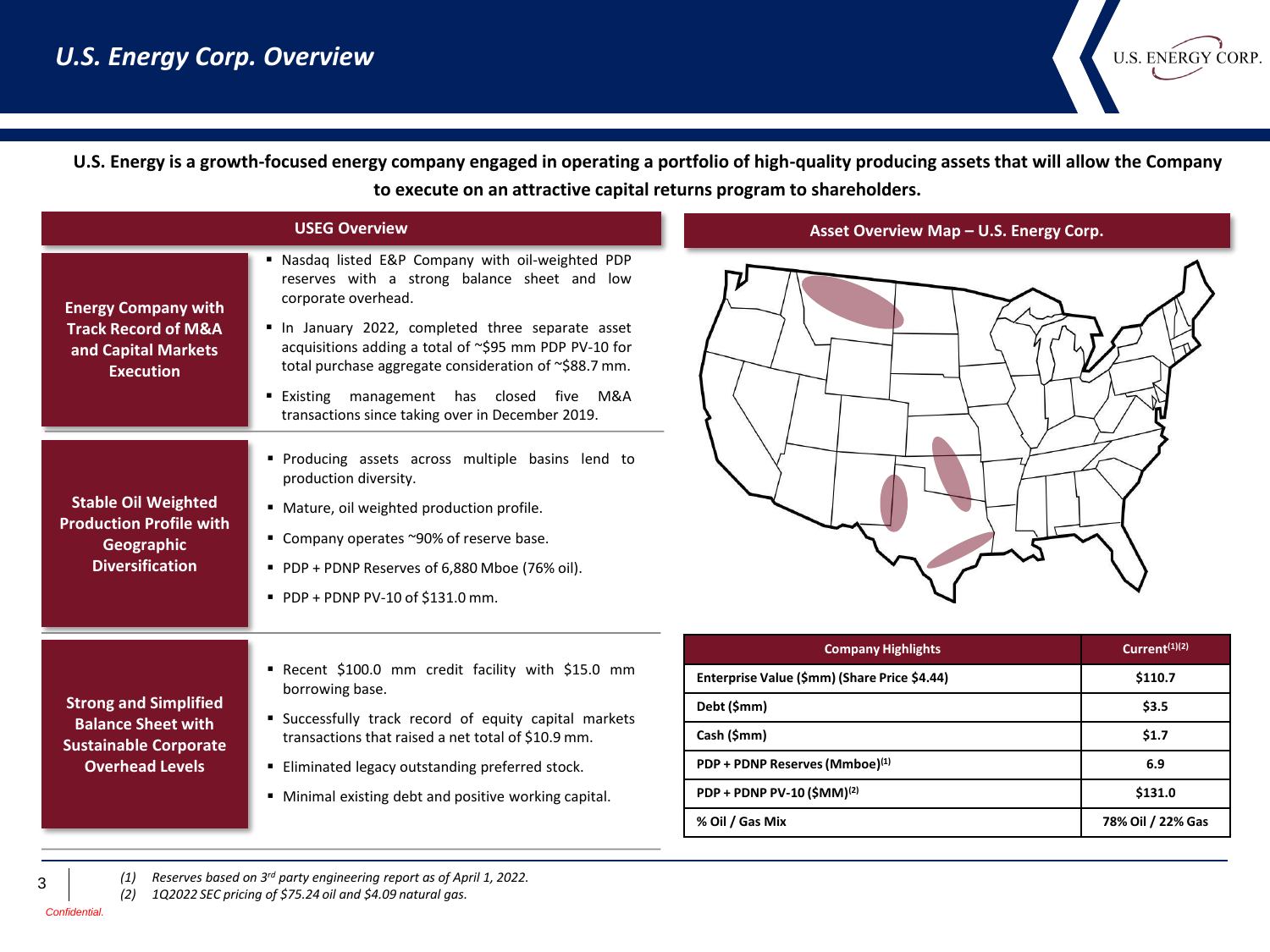| US Energy Corp. Reserves Summary (April 1, 2022) <sup>(1)</sup>            |               |                              |                                 |                     |                             |       |
|----------------------------------------------------------------------------|---------------|------------------------------|---------------------------------|---------------------|-----------------------------|-------|
|                                                                            | Oil<br>(Mbbl) | <b>Natural Gas</b><br>(MMCF) | <b>Total Reserves</b><br>(MBOE) | % of Total Reserves | PV-10 <sup>(2)</sup> (\$MM) | % Oil |
| <b>Proved Producing Reserves ("PDP")</b>                                   | 4.750         | 9.122                        | 6,270                           | 91%                 | \$110.6                     | 76%   |
| Proved Not-Producing Reserves ("PDNP")                                     | 601           | 50                           | 609                             | 9%                  | 21.4                        | 99%   |
| <b>Total Proved Reserves</b><br>\$131.0<br>100%<br>5,350<br>9.173<br>6,879 |               |                              |                                 |                     |                             | 78%   |





### **Overview**

U.S. ENERGY CORP.

- Asset diversification in areas with existing Company operations and experience:
	- 1. Mid-Con
	- 2. West Texas
	- 3. East Texas
	- 4. Rockies
- U.S. Energy operates over 90% of its asset base.
- PDP reserves of 6,270 Mboe (76% oil).
- PDP PV-10 of \$110.6 mm.
- PDNP reserves of 609 Mboe (99% oil)
- PDNP PV-10 of \$21.4 mm.

*(1) Reserves based on 3rd party report of U.S. Energy as of April 1, 2022 and the assets acquired in January 2022 transaction (2) 1Q2022 SEC pricing of \$75.24 oil and \$4.09 natural gas.*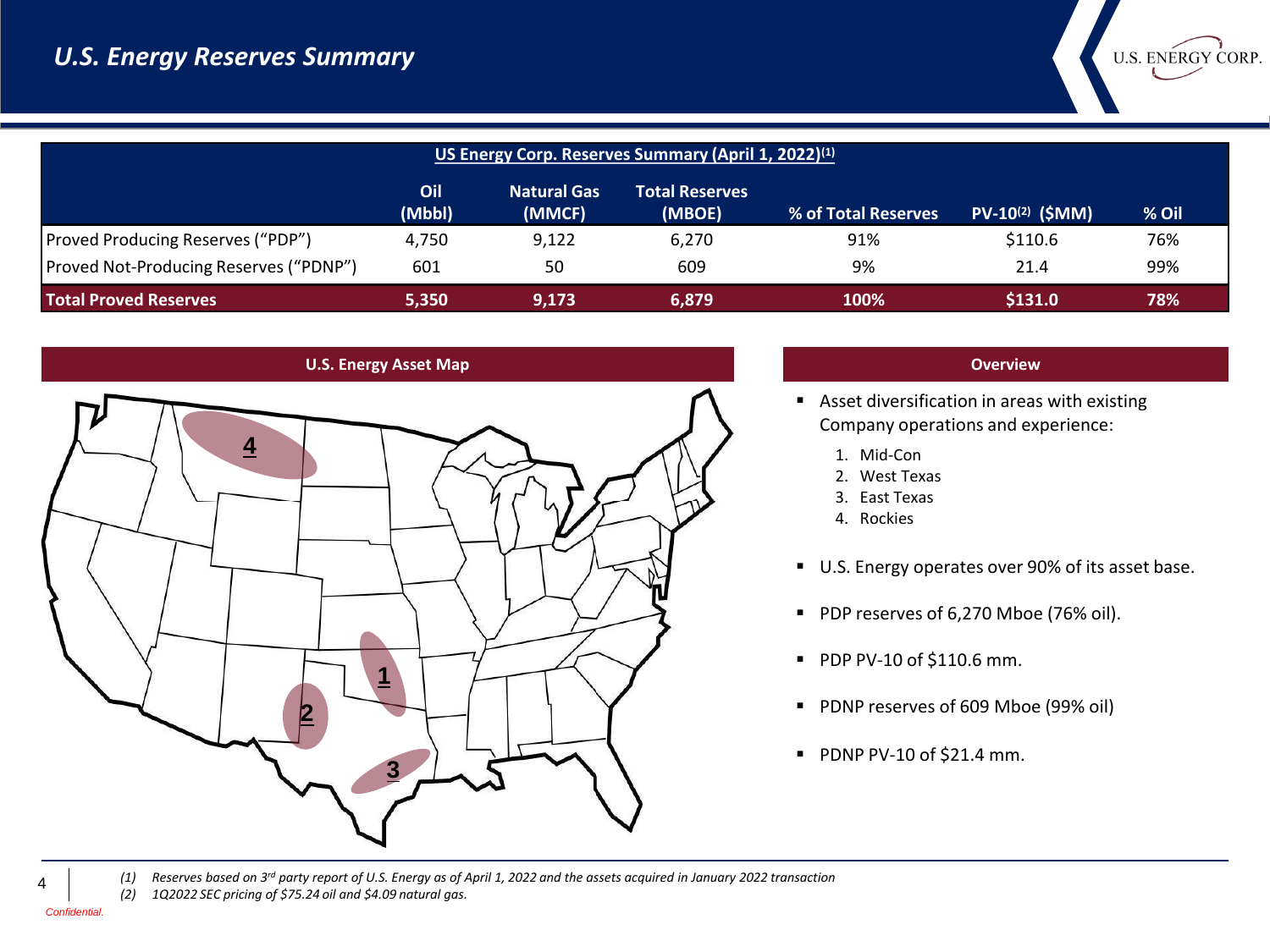### **Transaction Strategic Rationale & Overview**

- In January 2022, closed transactions that have created a diversified, low leverage, free cash flow generating oil and gas company focused on continued consolidation.
- The assets were acquired from three private entities and not publicly marketed.
- The acquired assets consist of mature, low decline properties generating stable free cash flows with low capital intensity.
- With increased size and scale, U.S. Energy will optimize the cost structure of the combined asset base and provide enhanced access to lower cost capital.
- The total consideration for the acquired assets was  $\sim$ \$88.7 million comprised of:
	- 19.9 million shares of USEG common stock valued at \$67.6 million using the closing price of USEG stock on 1/6/22.
	- \$1.25 million of cash.
	- Assumption of \$3.50 million of indebtedness.
	- Remainder represents assumption of outstanding liabilities including commodity derivatives.
- The Board of Directors is comprised of four existing U.S. Energy directors and three directors from the Acquired Assets.
	- Seasoned and experienced energy professional John Weinzierl now serves as U.S. Energy's Chairman.
	- Ryan Smith continues to serve as CEO and a Board member.
	- *(1) 1Q2022 SEC pricing of \$75.24 oil and \$4.09 natural gas.*
	- *(2) Reserves based on 3rd party engineering report as of April 1, 2022.*

**U.S. ENERGY CORP** 

| <b>Company Highlights</b>                      | Year End 2021 | <b>2022 YTD</b><br>acquired assets | <b>Pro Forma</b><br><b>USEG</b> |  |
|------------------------------------------------|---------------|------------------------------------|---------------------------------|--|
| Market Cap. (\$mm)                             | \$15.9        | N/A                                | \$110.7                         |  |
| Debt (\$mm)                                    | \$0.0         | \$3.5                              | \$3.5                           |  |
| Cash (\$mm) Q1 2022                            | N/A           | N/A                                | \$1.7                           |  |
| <b>PDP+PDNP Reserves</b><br>$(MMboe)^{(1)(2)}$ | 1.6           | 5.3                                | 6.9                             |  |
| PDP + PDNP PV-10 (\$MM)<br>(1)(2)              | \$21.5        | \$109.5                            | \$131.0                         |  |
| % Oil / Gas Mix                                | 75% / 25%     | 81% / 19%                          | 78% / 22%                       |  |

#### **Geographic Footprint of Acquired Assets**

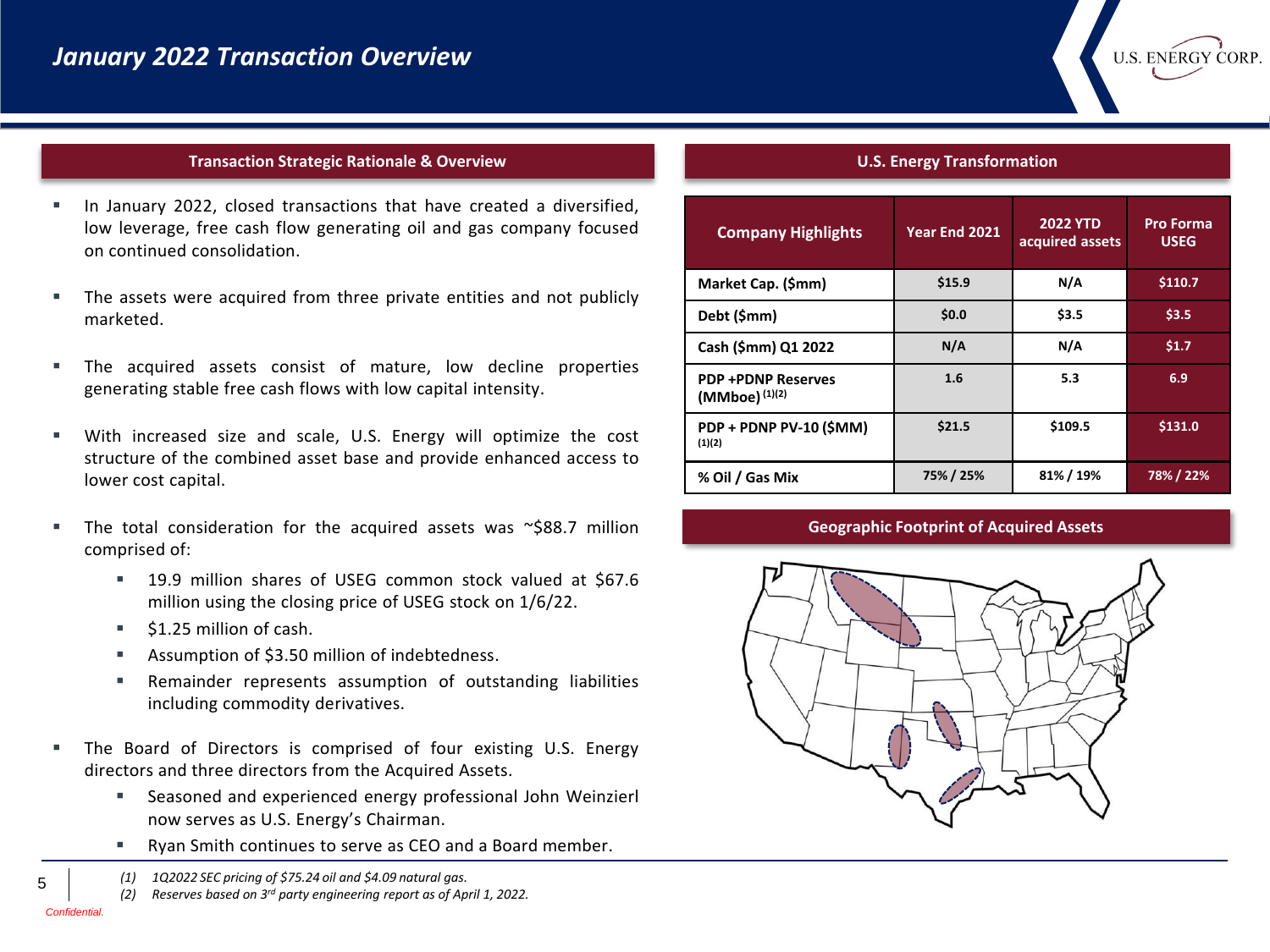| <b>Transaction Highlights</b>                         |                                                                                                                      |  |  |  |  |  |
|-------------------------------------------------------|----------------------------------------------------------------------------------------------------------------------|--|--|--|--|--|
|                                                       | " Increases average daily production from 380 Boe/d<br>to 1,341 Boe/d.                                               |  |  |  |  |  |
| <b>Increases Size &amp; Scale</b>                     | Increases PDP reserves from 1.5 Mmboe to 6.9<br>Mmboe, a 320% increase. (1)(2)                                       |  |  |  |  |  |
|                                                       | " Increases internal PDP PV-10 from \$21.5 million to<br>\$110.6 million, a 414% increase. (1)(2)                    |  |  |  |  |  |
|                                                       | " Immediately improve Cash Flow per share.                                                                           |  |  |  |  |  |
| <b>Accretive to</b><br><b>Shareholders</b>            | " Immediately improves operating margins on a cash<br>flow per BOE metric.                                           |  |  |  |  |  |
|                                                       | Significant cost<br>savings through operational<br>synergies and corporate efficiencies expected<br>throughout 2022. |  |  |  |  |  |
|                                                       | Pro Forma for the transaction USEG has \$1.7 million<br>of cash and \$3.5 million of debt.                           |  |  |  |  |  |
| <b>Strong Pro and Zero</b><br><b>Net Debt</b>         | ■ New \$100 million Credit Facility with \$15 million<br>borrowing base provides incremental liquidity.              |  |  |  |  |  |
|                                                       | • Company plans to operate with low total leverage.                                                                  |  |  |  |  |  |
|                                                       | • John Weinzierl serves as Chairman of the Board.                                                                    |  |  |  |  |  |
| <b>Experienced and Highly</b><br><b>Aligned Board</b> | ■ Former founder of Memorial Resource Partners and<br>senior partner at NGP.                                         |  |  |  |  |  |
|                                                       | Highly aligned Board of Directors with an ownership<br>position of ~82%.                                             |  |  |  |  |  |

#### **Transaction Highlights Transaction Valuation Summary**

U.S. ENERGY CORP.

|                                                                 |   | 86.2  |  |  |
|-----------------------------------------------------------------|---|-------|--|--|
| <b>Total Consideration</b><br>S                                 |   |       |  |  |
| Plus: Assumption of Existing Liabilities                        | Ś | 13.8  |  |  |
| Plus: Cash to Sellers                                           | Ś | 1.3   |  |  |
| Plus: Debt Assumed                                              | Ś | 3.5   |  |  |
| <b>Equity Consideration</b>                                     | S | 67.7  |  |  |
| <b>USEG Price</b>                                               | Ś | 3.40  |  |  |
| <b>Shares Issued to Sellers</b>                                 |   | 19.91 |  |  |
| All amounts represented in millions except for USEG share price |   |       |  |  |

| Total PF Shares Outstanding at 1/6/2022 | 24.6 | 100.0% |
|-----------------------------------------|------|--------|
| Shares Issued                           | 19.9 | 80.8%  |
| USEG Shares Oustanding                  | 4.7  | 19.2%  |

*(1) 1Q2022 SEC pricing of \$75.24 oil and \$4.09 natural gas.*

*(2) Reserves based on 3rd party engineering report as of April 1, 2022.*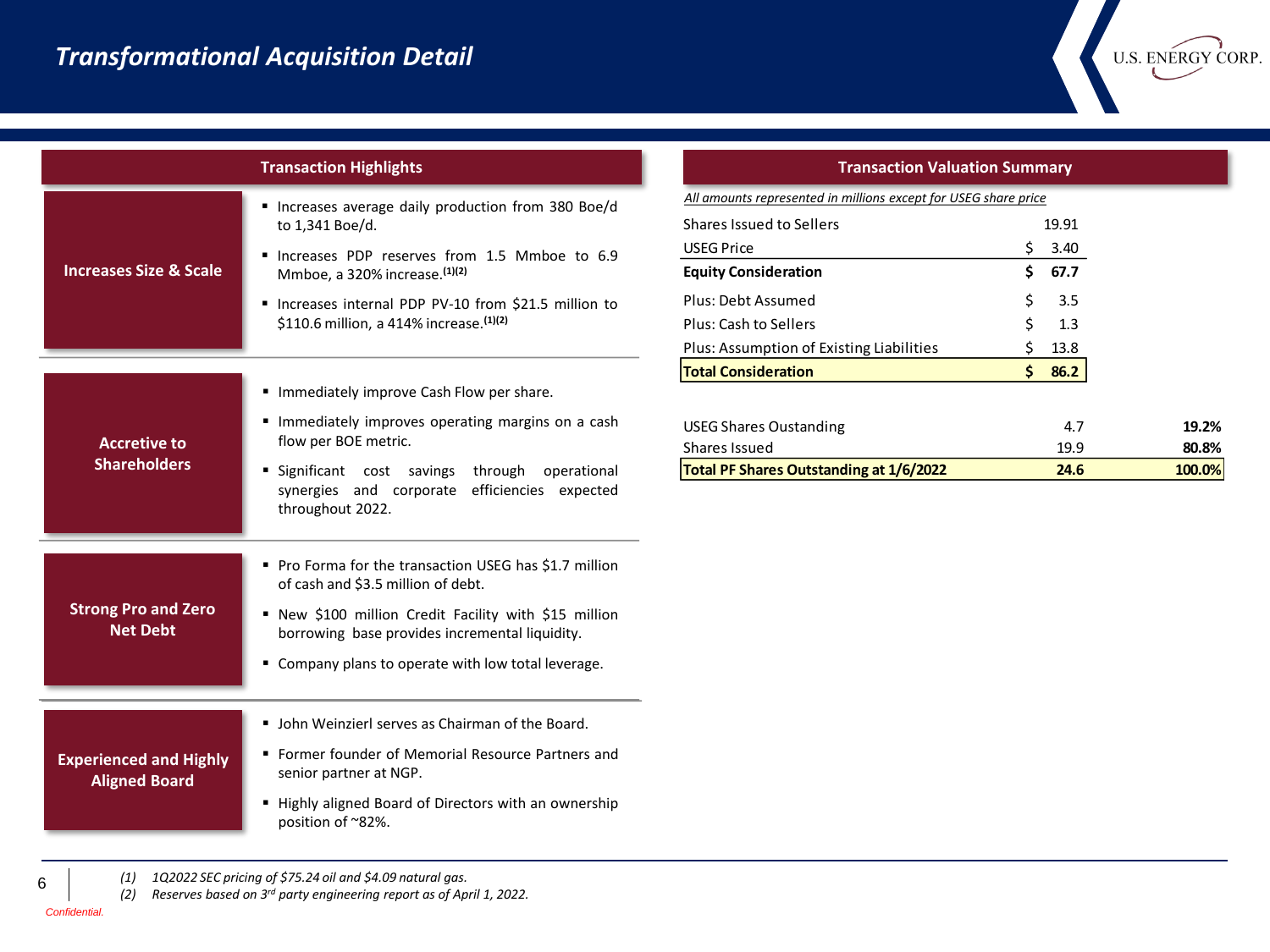**U.S. ENERGY CORP** 

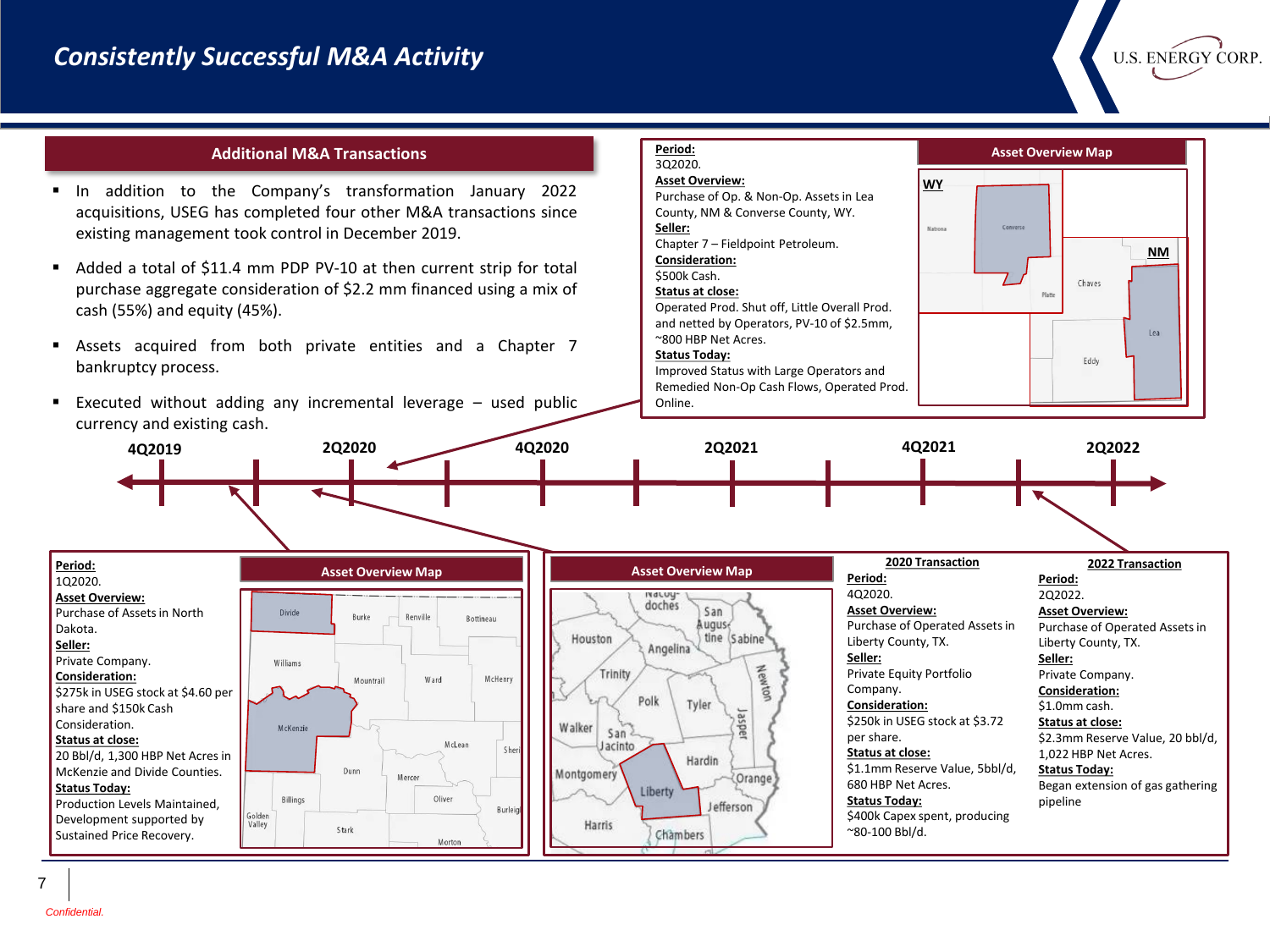## **Track Record of Successfully Simplifying Capital Structure**

**U.S. ENERGY CORP** 

- Recently entered into a new \$100 million credit facility with \$15 million borrowing base.
- Successfully accessed public equity markets for strategic acquisitions in extremely difficult market.
- Further simplified the balance sheet eliminating its 12.25% Series A Convertible Preferred Stock for \$2 million in cash and 328,000 shares; equivalent to the \$3.5 million liquidation preference of the Preferred Stock.

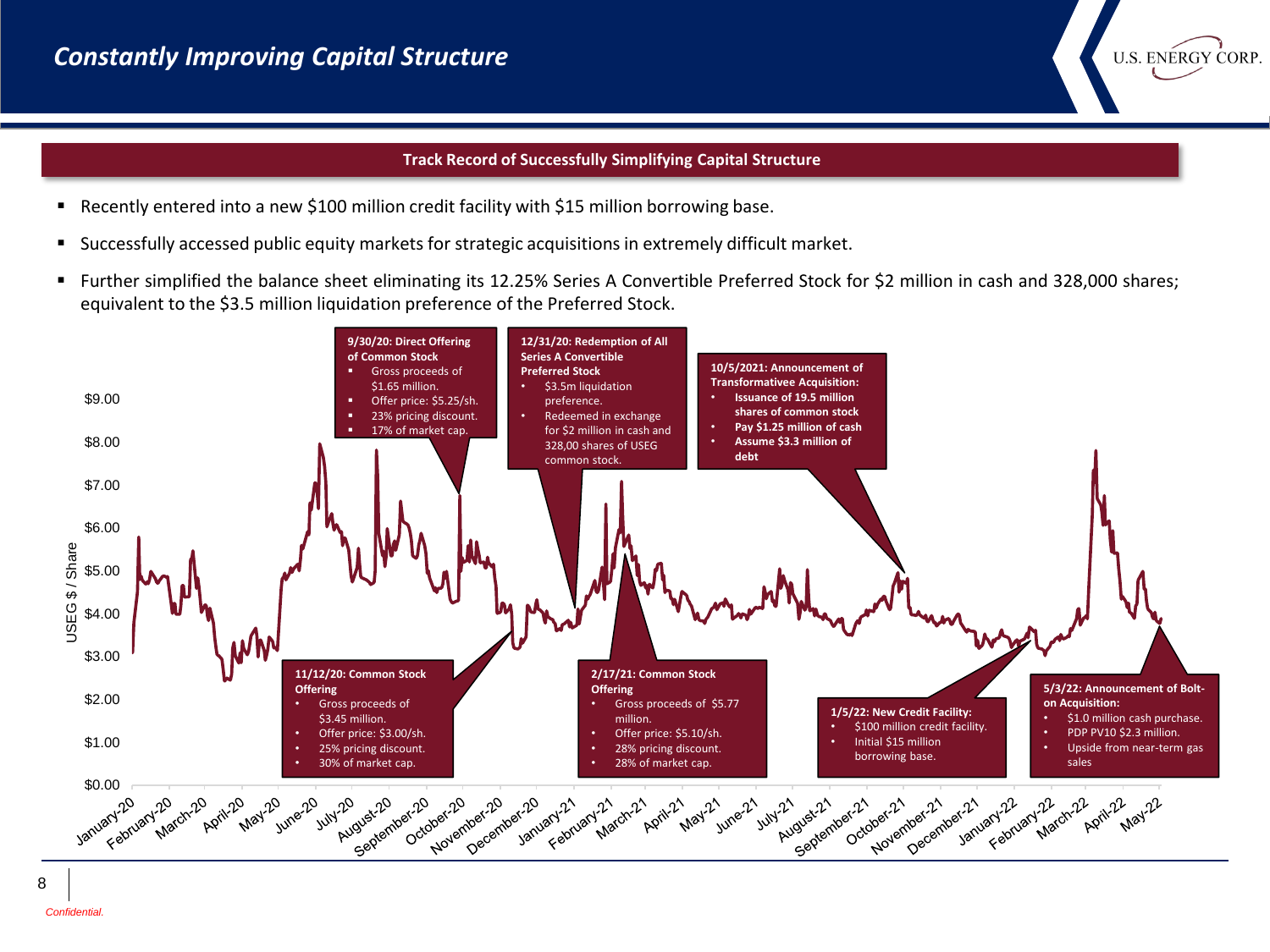

# *U.S. Energy Corp. ("USEG") is committed to ESG stewardship and being a leader in reducing our carbon footprint and maintaining environmental responsibility through our guiding principles:*

# *Performance*

U.S. Energy Corp. will continually improve operational performance of all owned assets throughout their lifespan by *prioritizing ESG initiatives in our decision making. USEG is dedicated to the environmental, health and safety performance, water management, workplace diversity / inclusion, and community relations in our footprint of operations.*

# *Transparency*

*U.S. Energy Corp. will always be transparent to our shareholders concerning our performance and greenhouse gas* emissions / carbon footprint as we continue to operate and grow into the future. We will use performance indicators to track our success as well as collaborate with NGO's, external advisors, and third-party experts to continuously improve *ESG performance.*

## *Strategy*

U.S. Energy Corp.'s go forward strategy for our business will always implement these principles, be mindful of new and past ESG / Green initiatives and prioritize our corporate responsibility to the communities we touch. We plan to set *internal targets concerning green house gas emissions, implement policies concerning flaring and methane management, and identify potential liabilities of future operations and plan to minimize any potential future environmental risks.*